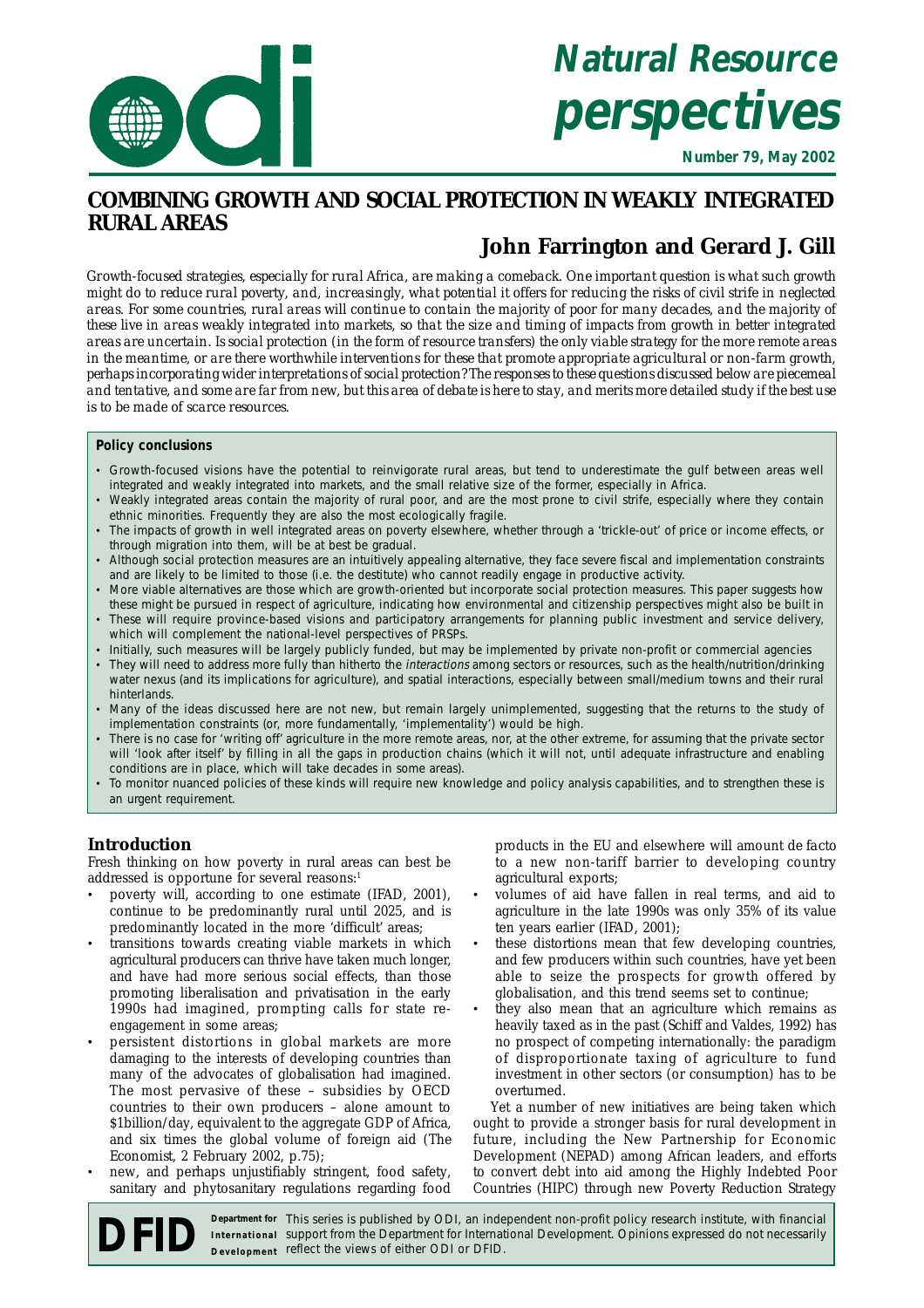(PRS) processes, driven by participatory consultation, led by governments, and supported coherently by donors. The majority of HIPC governments have long seen economic growth as the driver of rural development and poverty reduction, and at least one donor is taking a fresh look at growth, noting that it needs to be over twice as high as the sub-Saharan Africa average of 3%/yr if there is to be some prospect of achieving the Millennium Development Target of halving the proportion of people in poverty by 2015. There is a strong pro-growth lobby in Washington and elsewhere (e.g. Dollar and Kraay, 2000), and at least one influential policy paper (Fafchamps et al, 2001) has recently argued strongly for a focus on export-led growth, suggesting that earlier development assistance failed in part because of divided objectives between growth promotion and social protection.

This paper seeks to contribute to the current reassessment of rural development. Its central proposition is that the *location* of poverty matters, and it first proposes a marketbased definition of location, namely that the majority of the poor are to be found in areas *weakly integrated* into markets. It then suggests that much of the desired rural growth is likely to occur in well integrated rural areas, and that 'spread' effects are poorly defined and will take much longer than anticipated. Can, then, other types of measure – based for instance on 'social protection' – be relied upon to reduce poverty in weakly integrated areas (WIAs)?<sup>2</sup> The analysis by, among others, Nayak et al. (in press) in India suggests that, in the poorest areas, fiscal and implementation constraints prevent purely social protection measures from having more than a very limited role. This drives the main argument of the paper – namely, that we must start where poor people are, not where we would like them to be – in order to develop a new wave of initiatives which build into poor people's existing livelihood portfolios the types of growth that are not only more 'socially protecting' but also generate environmental dividends and help to reduce the risk of civil conflict occurring disproportionately in 'difficult' areas. The paper makes specific suggestions on how production-focused policies (here, in relation to agriculture) can be reformulated to incorporate elements of social protection. It examines the types of planning and delivery mechanisms that would be appropriate, emphasising those offering prospects of enhanced citizenship among poor people, and finally indicates areas where new knowledge is required and additional capacity has to be built.

# **Location matters: who and where are the poor?**

There is general agreement that within 15–20 years most of the poor will no longer live in rural but in urban areas. However, for the poorer countries where poverty persists at high levels and where the absorptive capacity of urban areas remains limited, poverty will continue to be largely rural. There seems little reason to dispute longstanding estimates (e.g. in various IFPRI publications) that the majority of rural poor are in located in 'difficult' areas. These have been diversely described (Box 1). An important feature of such areas is that they are often the locus of civil strife,<sup>3</sup> and, in

## **Box 1 Definitions of 'difficult' areas, and spatial distributions of poverty**

'Difficult' areas are variously defined as having:

- low agricultural potential (owing to combinations of climatic, hydrological, soils, topographic or pest and disease problems)
- fragile ecology
- weak infrastructure
- highly fragmented and weakly functioning markets
- poor connectivity to national, regional and global markets

the wake of September  $11<sup>th</sup>$ , there is growing concern that past neglect has contributed to conflict, especially where ethnic minorities are present. For present purposes, 'difficult areas' are defined primarily as those weakly integrated into national and international markets. In some cases, these correspond with entire countries (such as those landlocked in Africa). For instance, the cost of transport between Kampala and Mombasa is equivalent to a tariff ranging from 50% to 140% on Uganda's manufactured exports. A recent analysis (*The Economist,* 2 February 2002, 73–5) suggests a growing bifurcation between the small number of developing countries able to integrate into world markets, and those not (including much of sub-Saharan Africa).

Some of the rural poor are small, own-account producers in the agricultural or rural non-farm economy (RNFE), some are labourers (whether seasonal, casual or permanent), all are (generally undernourished) consumers. But the poor are not fully defined simply as low income-earners or consumers: they are also characterised by low ownership and weak access to assets (natural, physical, financial, social and political), high levels of vulnerability to risk and uncertainty, and exclusion by social, administrative and political processes. Households headed by orphaned children, the elderly or women with high numbers of dependents are disproportionately represented among the poor. The inability of these to engage fully in production is problematic for growth-based strategies: existing mechanisms of resource transfer must be strengthened, or new ones introduced, if they are to share the benefits of growth. Finally, many of the poor are members of tribal, religious or ethnic minorities (tribals constituting some 70 M or 7% of India's population and significant parts of the populations in Latin America and SE Asia), who may not wish to follow conventional, western trajectories of 'development', so that particularly sensitive strategies are needed to identify options for these people and to protect them from the more predatory features of market-based development.

# **Do conventional growth strategies impact on weakly integrated areas?**

Econometric studies have long argued that agriculture is the engine of wider growth, including that in the rural nonfarm economy and, to some degree, in the urban economy. Problems of data and econometric technique notwithstanding, this broad conclusion appears irrefutable. More recently, cross-sectional multiple regression models of this kind claim to have identified a strong link between agricultural growth and poverty reduction, suggesting that an increase in agricultural yields of one third might reduce the numbers in poverty by a quarter or more (Irz et al., 2001).

#### **Box 2 Prerequisites for growth**

**Governance** needs to be improved at all levels, including greater responsiveness to citizens' demands and rights, reduced corruption, improved financial transparency, and improved capacity for policy monitoring and course correction – in short, states need to shift from predatory to enabling modes;

**Business environments** to attract new private (and largely foreign) investment, and to stimulate (and attract back) domestic savings, need to be right, including improved legal, regulatory, administrative financial and insurance frameworks;

**Infrastructure development**, possibly with increased private sector involvement, is a further component of the enabling environment; as is

**Human resource development**, including the 'demographic transition' to lower population growth rates;

**Regional integration** can have powerful trade benefits.

Finally, export-led growth is unlikely to succeed against high **tariff and non-tariff barriers** in importing countries, and to reduce them is a priority.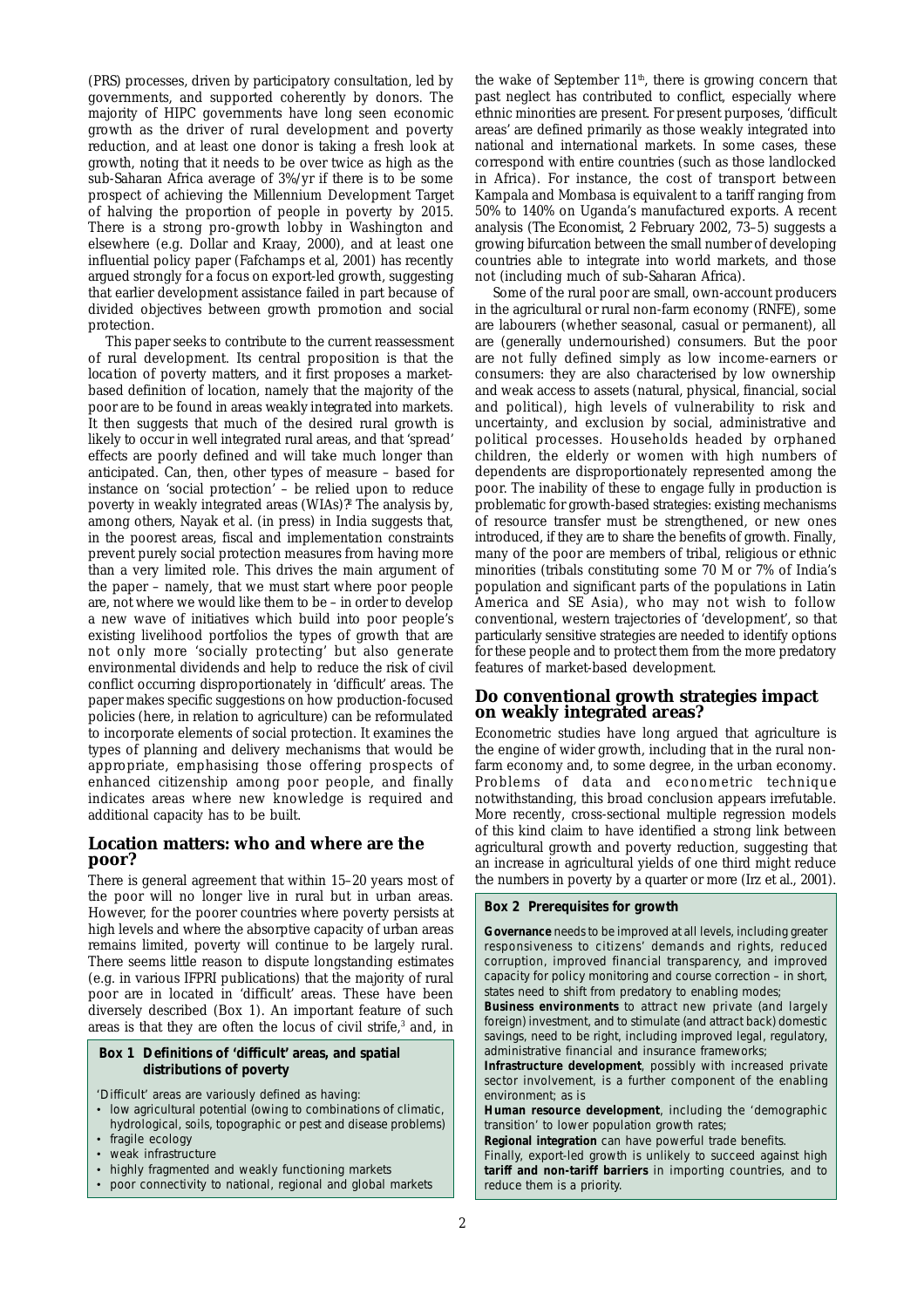One of the most severe drawbacks of the models on which these estimates are based is that, although they identify consumption and employment effects as potentially the most relevant to the poor, they do so by drawing on cross-sectional analysis, but as White and Anderson (2001: 284), observe 'which sectors are pro-poor is probably country-specific, so that cross-country analysis cannot pick up strong effects'. For this reason, cross-country studies cannot be expected to give much indication of the effects of growth (e.g. as between strongly and weakly integrated areas), nor of ways in which the impact on the latter might be strengthened. Two related questions are whether the conditions for enabling growth are common to both strongly and weakly integrated areas, and whether they can be expected to progress equally across both. Box 2 summarises some of these conditions.

#### **Commonalities among the conditions for growth between well and weakly integrated areas**

If the preconditions in Box 2 were established, would this not equally benefit well and weakly integrated areas, so that business would thrive in both and specific measures for more difficult areas would be unnecessary? In reality, political pressures are likely to ensure that the preconditions are met first in the better integrated areas. To implement them elsewhere will be more expensive, given rationing the sparse population densities in many weakly integrated areas (e.g. one household per km<sup>2</sup> in Zambia). For the same reasons, service provision relevant to human resource development (agricultural extension, education, health care) is also likely to be rationed. The quality of service provision will be more difficult to monitor there, as will be that of government response to citizen's rights and demands. Development strategies for weakly integrated areas need to be designed against realities of this kind.

#### **'Trickle out' from well integrated areas?**

A second set of questions concerns how far any growth effects achieved within well integrated areas can be expected to impact on WIAs. The more they can be expected to, the more a policy of *laissez faire* (i.e. without specific attention to WIAs) would be adequate. Apart from any positive consumption or employment effects such growth might have, the tax revenues it generates should permit increased public investment overall, including in weakly integrated areas. As far as market-based effects are concerned, employment, investment and income effects have been calculated and projected forwards in some contexts, but are well below the levels associated with, for instance, the Asian Tiger economies, whose industries succeeded in absorbing massive amounts of rural labour and correspondingly in reducing poverty over the decades of the 1960s–80s. Where growth is lower, such effects are likely to be limited to the well integrated areas themselves.

Kenya, for instance, exhibits many of the desirable features of an economy geared to external markets: it has a tourist industry with an annual turnover equivalent to 17.5% of GDP, and a floriculture- and horticulture-based export industry contributing 15% of GDP. However, the evidence of impact by these in weakly integrated areas is extremely sparse, and poverty persists there. Countries such as Kenya are clearly exceptional: many others in sub-Saharan Africa are likely to be much less responsive to growth strategies, whether or not export-oriented, and the size of sub-sectors with potential for rapid growth is much smaller in relation to their overall numbers of rural poor, so that poverty impacts, whether through price, wage or employment effects, will be slow to materialise.

Arguments in this section suggest that the benefits of 'enabling' public investment, and of growth processes

themselves, are likely to be geared towards well integrated areas. 'Trickle out', whether through employment or consumption effects, even in the fastest-growing economies, will take several decades to impact substantively on the majority of poor located in WIAs. In the meantime, there are potentially beneficial initiatives that can be taken within WIAs themselves. Two types of such an initiative are explored below: measures having a largely social protection focus, and measures combining growth with social protection.

## **Is targeted social protection an option for weakly integrated areas?**

#### **Targeted approaches**

Targeted approaches aim either to promote growth opportunities among particular groups, or to transfer resources to those such as the sick, elderly or women with many dependents, who are unable to engage fully in productive activity and so may benefit little from growth promotion. Our concern here is mainly with the latter. Fiscal constraints mean that scope for income or consumption transfers to the poor is limited, and some large-scale crosscountry econometric studies (e.g. Dollar and Kraay, 2000) have suggested that 'social spending' of all kinds has no statistically significant effect on the poor's share of income. However such studies suffer the same difficulties as identified above, making it unlikely that they will detect significant pro-poor impacts within-country. It is clear, for instance, that old-age pensions can have strong poverty-reducing impacts, but few countries are fiscally or administratively able to implement these. Also, donor commitments to food

#### **Box 3 Constraints to implementing targeted approaches in India**

Constraints include:

- genuine difficulties in determining at very local level who is or is not below the poverty line, but more often bribery (or political pressure) to include those ineligible and/or exclude those eligible;
- a widespread tendency among the bureaucracy to interpret what are intended to be flexible guidelines as rigid norms, and to supervise junior staff accordingly;
- political pressure to ensure that the bulk of benefits go to supporters of the ruling party;
- a wide range of corrupt practices in which bureaucrats at practically all levels demand payment for performing what ought to be their routine duties (issuing application forms, authorising legitimate applications…);
- tensions between central (i.e. often funding) and local (normally implementing) bodies. The latter rarely contribute much to funding but may be able to propose locally appropriate adaptation, with, in the Indian case, additional political contestation between States and Union over funding shares, targeting and delivery procedures.

Some types of scheme are clearly more prone to rent-seeking than others. For instance, housing schemes involve individual grants of moderately large sums (typically Rs 20,000 – approx. US\$500), so that demands for bribes by minor officials to agree that potential beneficiaries meet selection criteria, obtain the necessary application forms, obtain necessary countersignatures, etc. can reap large sums. By contrast, old-age pension schemes involve very small transfers of around Rs100 per month, which is transmitted through post offices. Once registered, a beneficiary rarely attracts corrupt interests, given the small amount of money involved and its transparent and fairly safe payment system. These patterns argue for a shift in resources towards the less corruptible schemes, such as pensions. But this is unlikely to happen, at least in the short term: the very fact that they are not easy to manipulate means that politicians are not interested in them, so that they lack 'champions'.

Source: Nayak et al, in press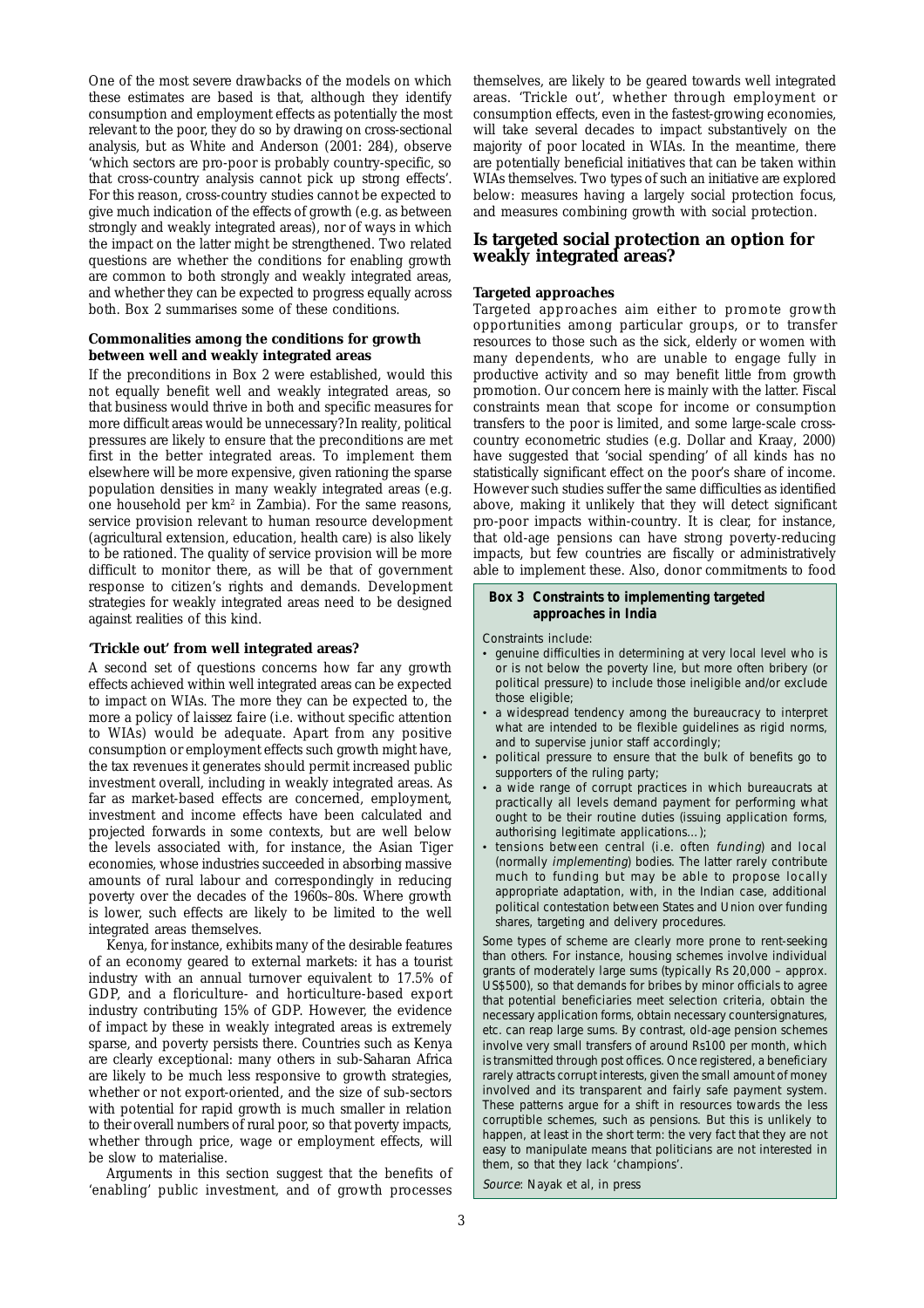aid have had beneficial impacts on the poor in some circumstances. However, the potentially negative effects of food aid, along with questions of how far the infrastructure they have created has contributed to a growth in productive capacity, has led some (e.g. Devereux, 2001) to suggest that at least part of such donor assistance might more usefully subsidise agricultural inputs than provide food relief.

India has an extremely comprehensive set of targeted approaches, until recently totalling over 240 schemes, projects and programmes sponsored by central government alone, many of which are purely redistributive. Although in many cases exemplary in the pro-poor features of their design, these have exhibited chronic weakness in implementation (Box 3), prompting one seasoned observer to suggest if the aggregate budget for these of Rs 350bn (US\$8.5bn) were simply handed out directly to the intended beneficiaries, it would buy 3kg of rice per household per day, which would be sufficient to remove undernutrition at a stroke (N.C. Saxena, 2001). Certainly, the inability to deliver such interventions efficiently, even in a country like India, where communications infrastructure is relatively good and education levels among administrators relatively high, bodes ill for the implementation of any effective redistributive measures being developed under PRS processes among the generally weaker HIPC countries. Implementability varies according to the characteristics of individual schemes, and this places a premium on designing for robustness in implementation. More knowledge is needed on how this might best be done.

# **What kind of growth strategies for weakly integrated areas?**

We have argued that conventional market-focused (and often high risk) growth strategies will not always be appropriate for WIAs, and that social protection measures embodying income or consumption transfers face severe fiscal and administrative constraints. Yet, on grounds of poverty reduction and often also of political stability, WIAs require more, and more nuanced, public investment. We now set out the main dimensions of how this might be done.

#### **Focusing policy perspectives on local conditions**

Most OECD countries have pursued some kind of regional policy (as indeed does the EU) to promote investment in the more remote areas. PRSPs and other schemes for allocating public investment in poor countries similarly need to be broken down into a number of province perspectives. These will:

- work with people, local business and local government to define realistic visions for development in those areas
	- which embrace both the farm and non-farm economy
- but not exclusively with local people, since outside expertise will normally be required to identify both economic opportunities and pro-poor ways of exploiting them;
- set out priorities and sequences for public investment (e.g. in infrastructure and human capital) in support of this; identify how spatially fragmented markets can be

#### **Box 4 Ways of combining production and social protection objectives (focusing principally on agriculture/NR sector)**

- **i. Reducing risk and uncertainty both by increasing the benefits of growth over time, and reducing their variability:** such benefits may be defined in terms of income or consumption, including qualitative (e.g. nutritional) dimensions. Efforts to reduce interand intra-year variations include: the promotion of new, multi-enterprise farming systems (across crops, livestock, trees) and development of on- or off-farm activities for 'slack' seasons; the development of drought tolerant, and pest and disease resistant, crop varieties; improved access to irrigation water; and improved soil qualities. Seasonal credit needs to be arranged so that repayment is not immediately post-harvest (i.e. when agricultural prices are lowest). Where standards of public administration are good, and seasonal swings in agricultural prices particularly severe, new, streamlined ways of intervening in grain markets can be attempted (in selective and closely monitored ways). In areas of pronounced seasonality of food supply, a particularly important task for the public sector research and extension system would be to develop and popularise early-maturing varieties that can supply food in the hungry season.
- **ii. Reducing risk and uncertainty by supporting the pro-poor resolution of conflict over common resources (e.g. water, forest, grazing land):** such conflict may be among different categories of producer, but also between producers and consumers, as in the case of water – poverty effects are likely to be much stronger if domestic water supplies are prioritised over agricultural uses during drought. This may require restriction on the installation and/or use of certain technologies by farmers (such as deep tubewells) which reach deeper into the aquifer than domestic handpumps generally can. More secure rights to land and/or longterm investments such as trees allow these to be harvested to meet household crises. Microwatershed development, where it is handled sensitively, provides a context in which agreement on joint action over the rehabilitation of local resources has positive effects on production and the environment, in addition to reducing seasonality and enhancing people's capacity for local level planning. This is one of the few arenas prioritising societal over individual protection.
- **iii. Reducing the vulnerability of poor households to idiosyncratic and covariate shocks**: insurance schemes may help in the latter case, but new models are needed to overcome the cumbersome nature of existing schemes; microfinance (not tied to particular purposes) can help to provide the financial flexibility needed by the poor to meet crises; wider access to telephones can help them to arrange emergency transfers as well as obtain information on productive activities; land reform can enhance their assetbase, and encourage the creation of a long-term asset base such as trees which can be harvested to meet peak expenditures, and formal land title can help them to secure loans.
- **iv. Responding to emergencies and to complex political instability**: the scope for combining social funds with more imaginative approaches to agricultural rehabilitation needs to be explored in order to progress beyond current 'seeds and tools' approaches.
- **v. Helping conflict-affected areas:** support is needed for the development of short- and longer-term livelihood, reconstruction, and mediation strategies for people in such areas. One option could be to identify local CBOs and nodal community members and empower them to work on problem identification, prioritisation and programme planning through to implementation and selfevaluation. Local leaders would have to identify the appropriate entry points.
- **vi. Migration (seasonal, permanent) and commuting need to be monitored more closely and supported better**: for the long term, local economic development will aim to reduce 'distress' migration and enhance opportunistic, accumulative, migration. Meanwhile, support to migration will seek to reduce monopolies in transport, accommodation, identification of employment opportunities, etc., enhance mechanisms for financial transfer and reduce the potential losses of entitlements faced by the poor when they are away
- **vii. Improving market integration:** market information flows can be improved and institutions and partnerships built that will facilitate market entry and encourage competition in order to reduce the transaction costs of doing business with and within WIAs.
- **viii. Developing the rural non-farm economy:** the RNFE can be developed on several principles, e.g. on the basis that remoteness and high transaction costs bestow natural protection from urban producers, and/or on the basis of adding value through the local processing of agricultural or NR products, especially where this coincides with periods of otherwise slack labour demand.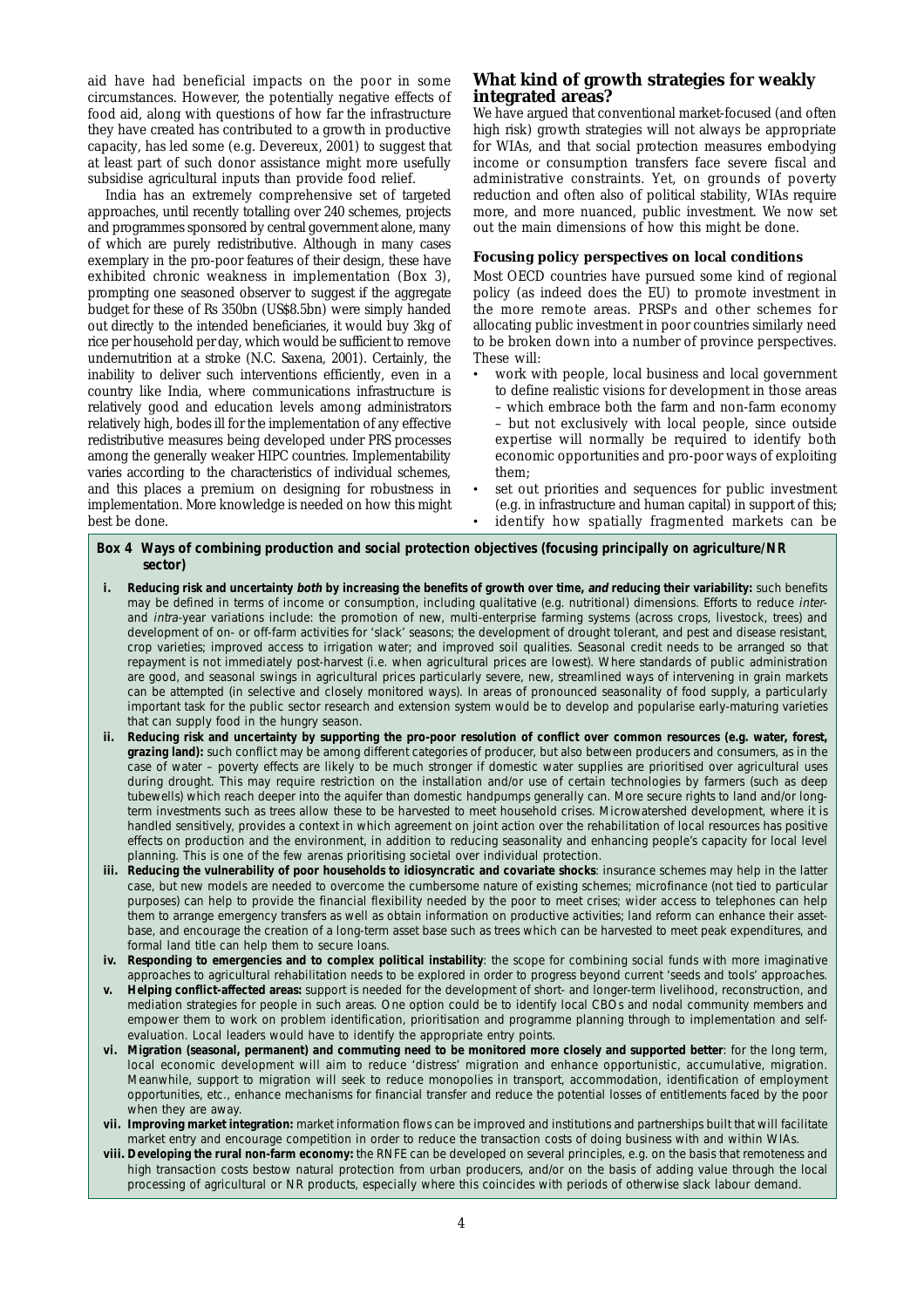managed to protect local producers and consumers from excessively rapid change. Examples would include:

- regulating the import into the area of food aid or other forms of subsidised food to protect local farmers against unfair competition;
- using instruments such as local taxation to regulate 'imports' of modern goods (e.g. plastic utensils) which undercut the market for local industies, in such a way that the transition for such industries is gradual rather than violent.

This is not to argue for permanent high levels of protection, nor for province visions that remain fixed over long periods – they must, rather, be 'rolling' frameworks, updated at regular intervals in response to emerging opportunities and constraints.

#### **Combining growth and social protection**

From a growth promotion perspective, undoubtedly, much can be done to support producers even in WIAs in recapturing some of the major markets recently lost (often to higher-income producers based elsewhere) in major smallholder commodities such as cotton and cocoa (perhaps to a lesser extent in other commodities – tea, coffee, rubber – which have important employment and/or outgrower dimensions, in so far as they are located in WIAs). There may also be opportunities for exploiting market niches for low-weight, high-value produce (e.g. herbs, spices, crop seeds, honey, and non-timber forest products). However, the bulk of farming activity is likely to remain in food products geared to subsistence and/or local, fragmented markets. Where poverty is rife, WIAs are dominated by consumption deficits, in terms of both quantity and quality, and our arguments below are that there are important ways of linking production and social protection to support farmers, labourers and consumers more fully in these contexts – social protection being interpreted here not in the narrow sense of resource transfers, but in the wider sense of measures which add security to poor people's livelihoods.

One outcome of much of what we suggest would be to strengthen and stabilise local markets. Another would be to accept that the farming and marketing of food staples will remain important in WIAs for the foreseeable future and invest in research and extension to boost its productivity of these. Past investment in research and extension (classically the 'green revolution') focused almost entirely on well integrated areas. The latter can increasingly rely on private sector investment, so that public sector resources – from the CGIAR institutes down to national agricultural research systems (potentially in partnership with civil society organisations) can gradually refocus on areas of market failure, and they need donor support in doing so.

In all of the above, better understanding of the labour economy is crucial to poverty reduction (since, for many, labour is their principal resource). To generate higherproductivity opportunities for labour, and so enhance returns even in slack periods, and stabilise them between years, is perhaps the most fundemental way of enhancing social protection. This provides powerful arguments for strategic change in agricultural plans and programmes so that they aim primarily to increase returns to labour (and, secondarily, returns to land). This should be done in ways consistent with maintaining or expanding overall volumes of employment, and keeping down the price of food by appropriate sharing of the gains of technical change between producers and consumers.

It is worth emphasising that new policy options of the kind outlined in Box 4 have both supply and demand implications: success in reducing income fluctuations implies more constant levels of demand for food and related products, and positive effects on the price stability of these. Whilst these combinations of production and social protection initiatives have considerable potential, there is no suggestion that they can cover all eventualities. Where social protection can be afforded and implemented, it needs to be provided to those unable to engage fully in production or to benefit from the types or arrangement discussed above. In so far as it is provided, it will represent a further source of enhanced income and reduction in the variability of income, and food prices, and hence consumption.

#### **The need for new local knowledge in support of 'growth with social protection'**

Many of the options outlined above are knowledge intensive, and require much stronger policy analysis capabilities than are generally found. New knowledge is needed in several areas, including:

- How the labour economy works: long-term trends in employment, incomes, migration, etc.; which ownaccount producers in the farm or non-farm economy benefit from particular types of change, how and how far; which are excluded (or decline new opportunities), how and why. The same questions need to be explored for labourers, in addition to questions about the causes and effects of structural change, including for instance pressures towards the casualisation of labour markets.
- How the benefits of growth (in agriculture and the RNFE) are traditionally shared at local level between producers and those unable to engage fully in production, and between individuals and local-level *social* undertakings, including social risk management – efforts to combine production and social protection initiatives are premised to some degree on equitable sharing mechanisms.
- What local patterns of conflict exist among different categories of producer and between producers and consumers over access to common resources, to identify entry points and sequences for pro-poor policy intervention.
- What opportunities are available for using development support to WIAs to reduce the risk of civil conflict
- What opportunities are available for linking relief and development resources to progress out of situations of complex political instability.
- What opportunities are available for developing citizenship and the articulation of voice by the poor in community-based resource management discussions.
- What types of targeted intervention (whether focused on production or transfers) are more robust than others in the face of implementation constraints, and how these might be designed in future.
- How (and over how long) particular kinds of benefit from growth permeate weakly integrated areas. The types of cross-country analysis favoured in econometric modelling shed little light on this – specific country studies are needed.

#### **Conclusions**

Much of what has been written here may sound at odds with neoliberal prescriptions in which states merely facilitate and regulate the functioning of robust markets. It *is* at odds with these, and for two reasons: first, at a pragmatic level, many aspects of markets especially in the more remote rural areas, have demonstrably failed to function at anywhere near the level of efficiency that would best serve the interests of consumers or producers. Second, at a level of principle, the conditions faced by many of the poor are such that they cannot engage fully in markets, even for their own labour, or if they could, would run the risk of even deeper deprivation. One of the first duties of states is to enable